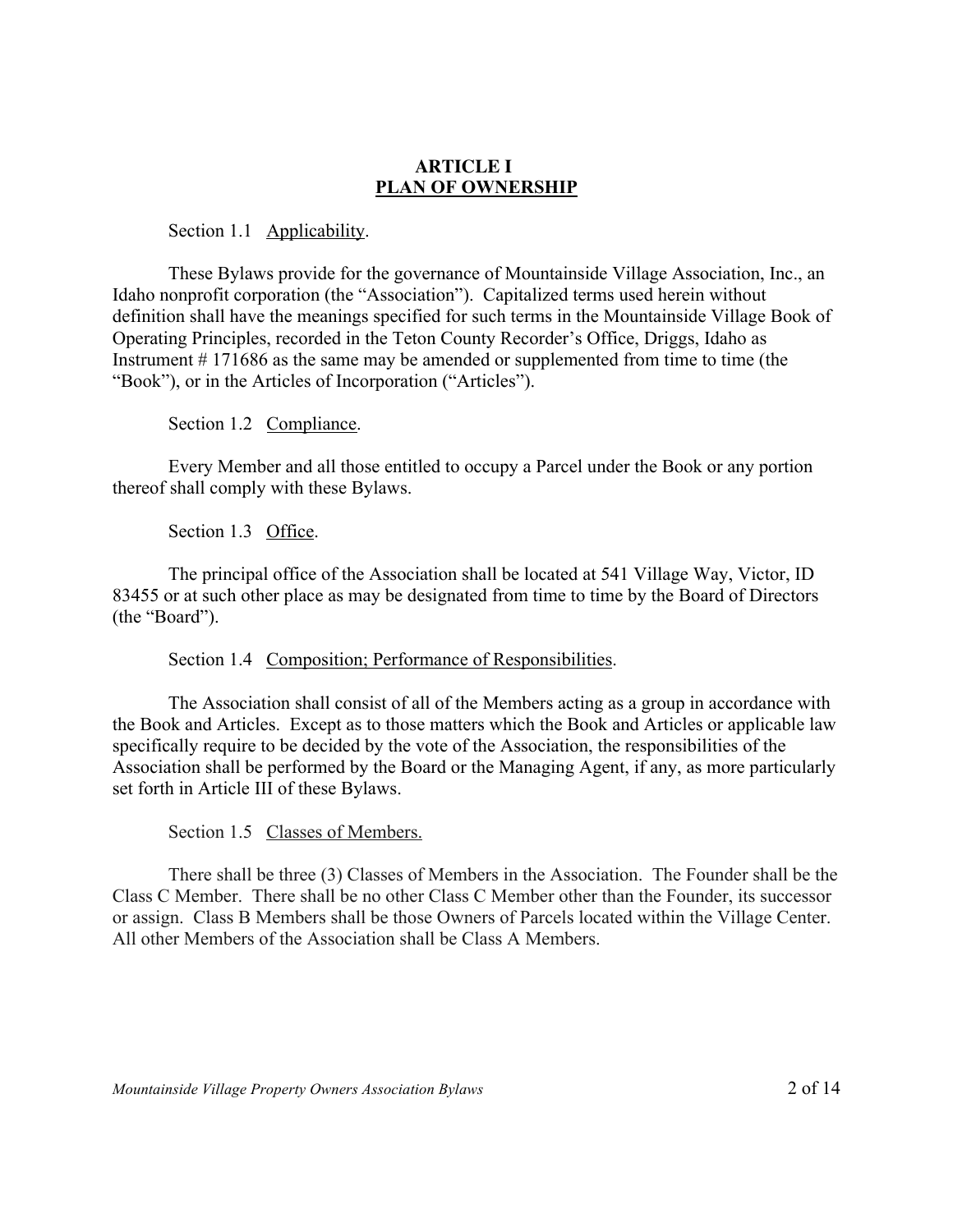### **ARTICLE II MEETINGS OF THE NEIGHBORHOOD ASSOCIATION**

Section 2.1 Annual Meetings.

The annual meeting of the Association shall be held during the month of May of each year or on such other date within the same calendar year as may from time to time be established by the Board.

Section 2.2 Place of Meetings.

Meetings of the Association shall be held at the principal office of the Association or at such other suitable place as may be designated by the Board.

## Section 2.3 Special Meetings.

(a) The President shall call a special meeting of the Association if so directed by resolution of the Board or upon a petition signed and presented to the Secretary by at least ten percent (10%) of the Members. The Founder may also call a special meeting of the Association during the Period of Founder Control as defined in the Book. The notice of any special meeting shall state the time, place and purpose thereof. No business shall be transacted at a special meeting except as stated in the notice.

(b) Following each point in time as set forth in Section 6.1 of the Articles as shall entitle the Members to elect additional Class A or Class B Director(s), notice shall be given of a special meeting of the Members of the Association at which an appropriate number of Class C Directors shall resign, and the Members shall thereupon elect additional Class A or Class B Director(s**)**, as appropriate**.**

# Section 2.4 Notice of Meetings.

The Secretary shall mail or personally deliver to each Member a notice of each annual or regularly scheduled meeting of the Association at least ten (10) but not more than sixty (60) days prior to such meeting, stating the time and place thereof. Notice of any other meeting shall be sent at least ten (10) but not more than sixty (60) days prior to such meeting, stating the time, place and purpose thereof. If notice is mailed by other than first class or registered mail, notices must be sent no fewer than thirty (30) days or more than sixty (60) days before the meeting date. Notwithstanding the foregoing, notice of any meeting at which there shall be voted upon any amendment to the Articles, a plan of merger, a proposed sale of assets, or dissolution of the Association shall be given as required by Sections 30-3-101, 30-3-107, or 30-3-111 of the Idaho Code, as applicable. The mailing or personal delivery of a notice of meeting in the manner provided in these Bylaws shall be considered service of notice.

*Mountainside Village Property Owners Association Bylaws* 3 of 14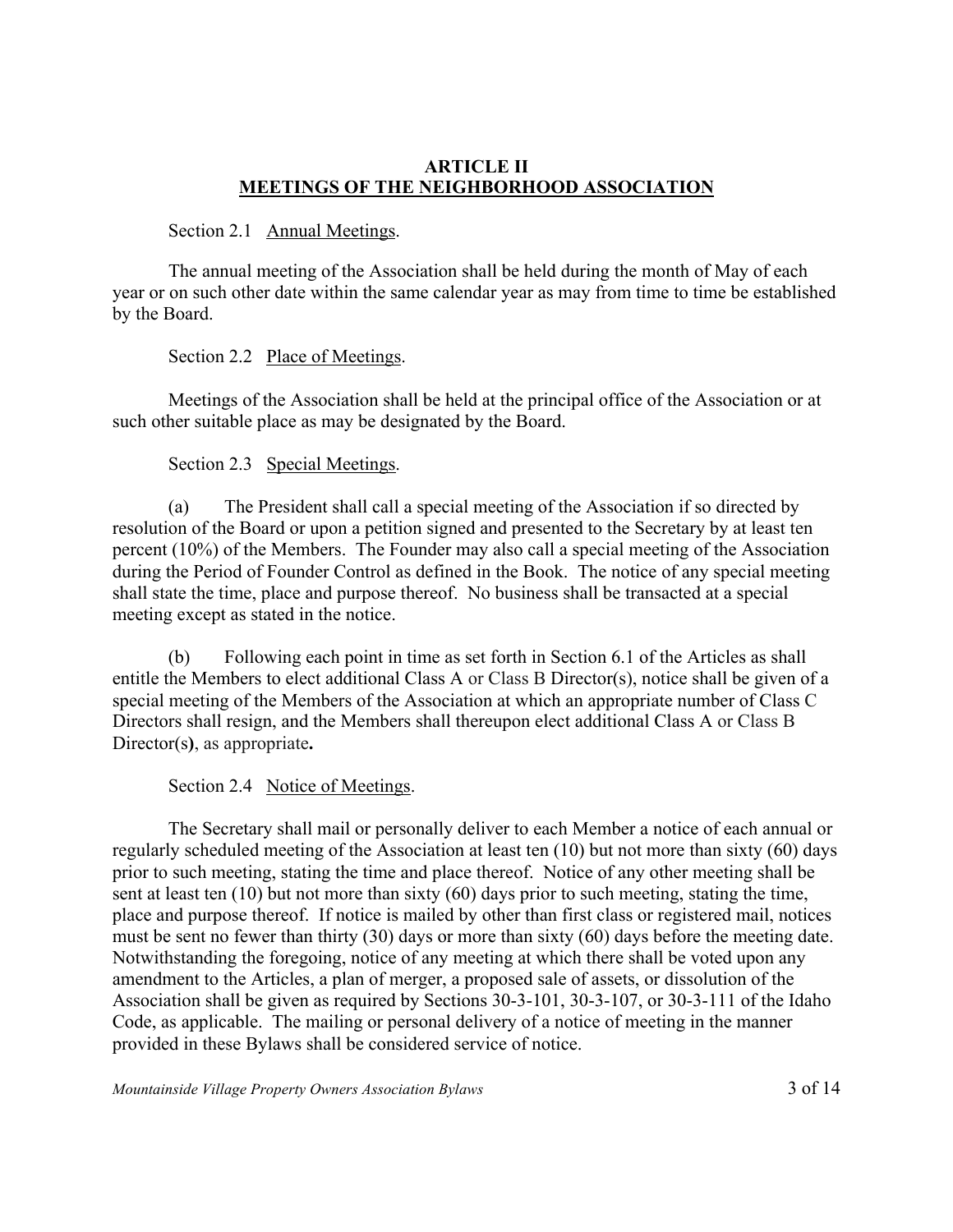#### Section 2.5 Adjournment of Meetings.

If at any meeting of the Association a quorum is not present, Members holding a majority of the voting rights who are present at such meeting in person or by proxy may adjourn the meeting to a time not less than forty-eight hours (48) after the time the original meeting was called.

## Section 2.6 Voting.

Voting at all meetings of the Association shall be on the basis set forth in the Book and Articles. Where the ownership of a Parcel is in more than one Person, the Person who shall be entitled to cast the vote appurtenant to such Parcel shall be the Person named in a certificate executed by all of the Owners of such Parcel and filed with the Secretary or, in the absence of such Person from the meeting, the Person entitled to cast the vote appurtenant to such Parcel shall be the Person owning such Parcel who is present. If more than one Person owning such Parcel is present, then such vote shall be cast only in accordance with their unanimous agreement. Such certificate shall be valid until revoked by a subsequent certificate similarly executed. Except where a greater number is required by law or the Book or Articles, the affirmative vote of the Members holding more than one-half (1/2) of the aggregate voting interests present in person or by proxy at a Duly Called Meeting ("Majority of Members") are required to adopt decisions (on those issues on which Members vote) at any meeting of the Association. If the Founder or its designated entities own or hold title to one (1) or more Parcels, the Founder or its designated entities, as applicable, shall have the right at any meeting of the Association to cast the votes to which such Parcels are entitled. The Founder shall not be required to disqualify itself in any vote which may come before the Association upon any management contract or other agreement, lease or matter between the Founder and any individual, partnership, corporation or other entity having an identity of interest with the Founder or the Association.

### Section 2.7 Proxies.

A vote may be cast in person or by proxy. Proxies shall be duly executed in writing by one with authority to execute deeds pursuant to the requirements of Section 30-3-58 of the Idaho Code and must be filed with the Secretary before or at the appointed time of the meeting. Such proxy shall be deemed revoked only upon actual receipt of notice of revocation by the person presiding over the meeting from any Person or entity with respect to which the vote is cast. Except with respect to proxies in favor of a Mortgagee, no proxy shall in any event be valid for a period in excess of eleven (11) months after the execution thereof and, in any event, any proxy (other than those in favor of a Mortgagee) shall terminate automatically upon the adjournment of the first meeting held on or after the date of the proxy.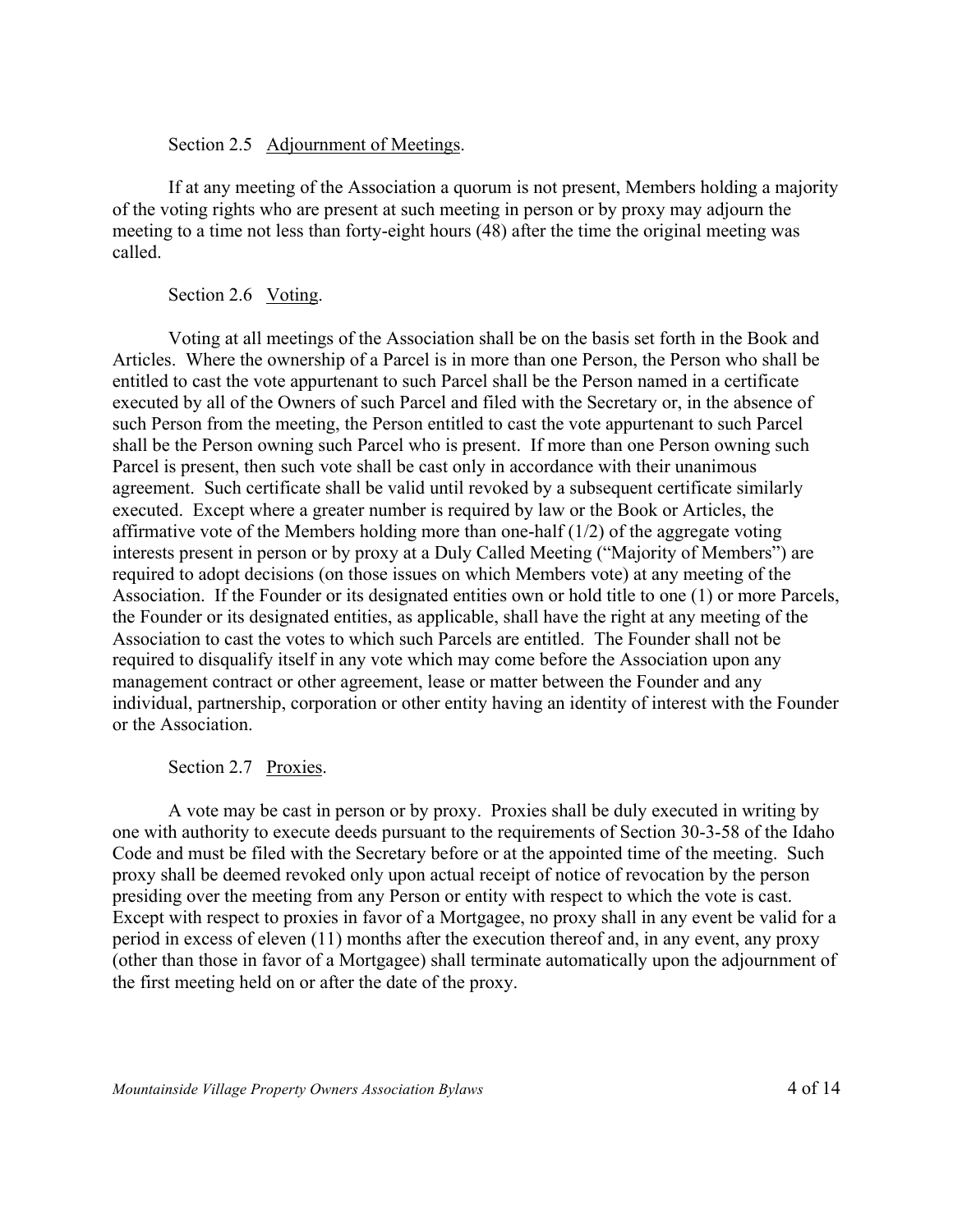Section 2.8 Quorum.

Except as may otherwise be provided in these Bylaws or in the Book or Articles, the presence in person or by proxy of Members holding ten percent (10%) of the aggregate voting interests shall constitute a quorum at all meetings of the Association.

## Section 2.9 Conduct of Meetings.

The President shall preside over all meetings of the Association, and the Secretary shall keep the minutes of the meeting and record in a minute book all resolutions adopted at the meeting as well as a record of all transactions occurring thereat. The President may appoint a person to serve as parliamentarian at any meeting of the Association. The then current edition of Robert's Rules of Order shall govern the conduct of all meetings of the Association when not in conflict with the Book or Articles or applicable law.

### **ARTICLE III BOARD OF DIRECTORS**

# Section 3.1 Number.

The affairs of the Association shall be managed under the direction of its Board. The number of persons comprising the Board shall be as set forth in the Articles.

# Section 3.2 Nomination of Directors.

Except with respect to the directors appointed by the Founder, nominations for election to the Board may be made by a nominating committee established by the Board. Directors to be elected by the Members may also be nominated from the floor**.** The nominating committee shall make reasonable efforts to nominate directors so that the Board represents a cross-section of the Members based on geographic ownership within Mountainside Village.

# Section 3.3 Election of Directors.

Directors shall be elected or appointed in the manner provided in the Articles. Except as otherwise provided in the Articles and except as provided in subsection 2.3(b) above, Class A and Class B Director(s) shall be elected at the annual meeting of the Association. The candidate(s) for Class A and Class B Director(s) receiving the most votes shall be elected. Class A and Class B Directors shall serve until the second annual meeting following their election. Elections for Class A Directors shall be by ballot of the Class A Members. Elections for Class B Directors shall be by ballot of the Class B Members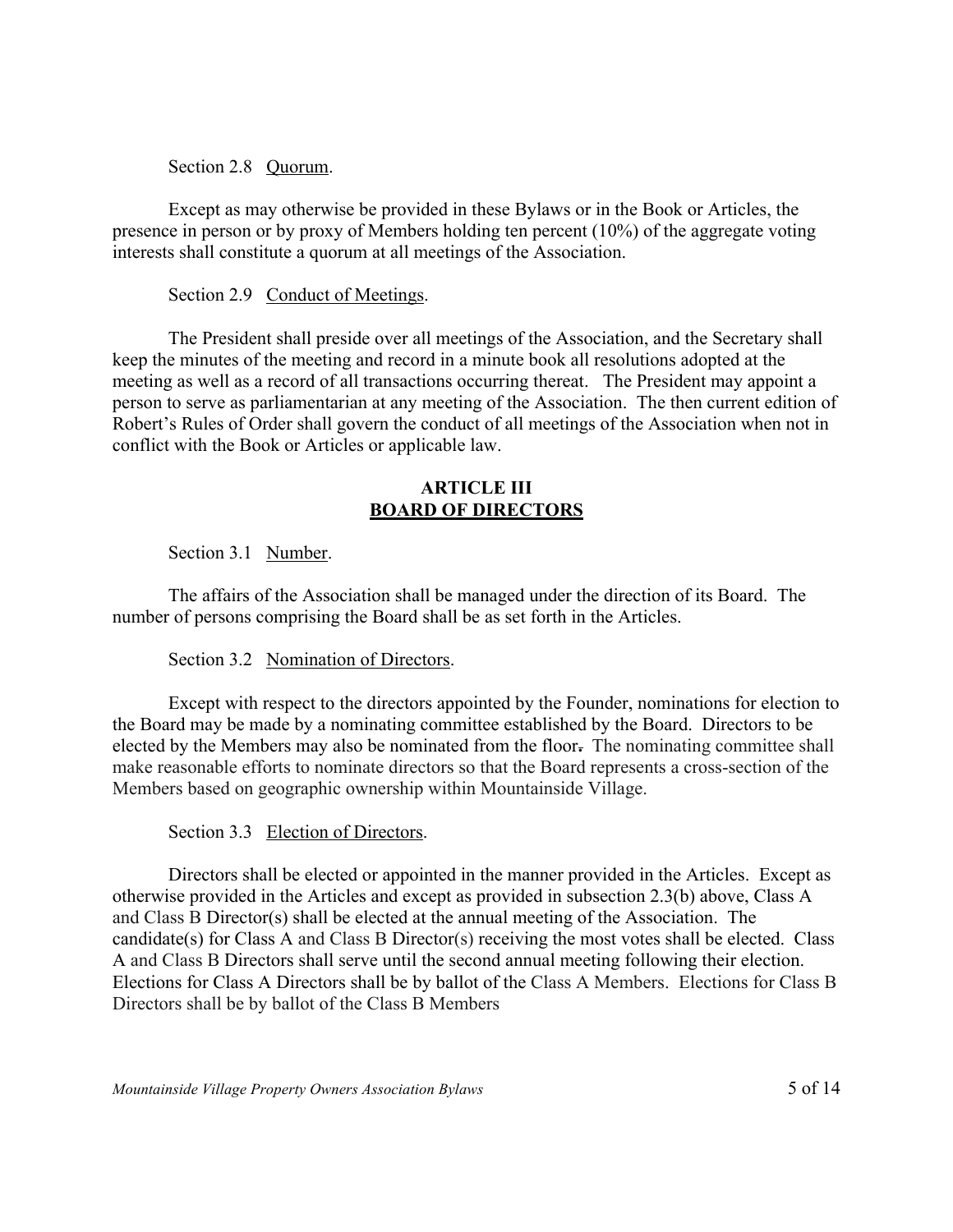## Section 3.4 Removal of Directors.

Class A and Class B Directors may be removed in the manner provided in the Articles. A Class A or Class B Director whose removal has been proposed shall be given at least seven (7) days notice of the time, place and purpose of the meeting and shall be given an opportunity to be heard at the meeting at which a vote is to be taken on his removal. Class C Directors may be removed at any time, with or without cause, by the Founder.

## Section 3.5 Powers and Duties.

The Board shall have all of the powers and duties necessary for the administration of the affairs of the Association and may do all such acts and things as are applicable by law or the Book or Articles required to be exercised and done by the Association. If applicable, the Board may from time to time elect to have the Association treated as a "homeowner's association" within the meaning of Section 528 of the Internal Revenue Code of 1986, as amended. The Board shall have the power to designate those officers authorized to provide statements and waivers to Members as may be desirable or required pursuant to the Book or by law. The Board may delegate to one (1) of its members or to a person employed for such purpose the authority to act on behalf of the Board on such matters relating to the duties of the Managing Agent (as defined in Section 3.6), if any, which may arise between meetings of the Board as the Board deems appropriate. In addition to the duties imposed by these Bylaws or by any resolution of the Association that may hereafter be adopted, the Board shall on behalf of the Association:

(a) Prepare an annual budget pursuant to the Book.

(b) To the extent permitted by the Book, make assessments to defray the costs and expenses of the Association including reserves if established, establish the means and methods of collecting such assessments from the Members and establish the period of the installment payments of the assessments.

(c) Provide for the operation, care, upkeep, maintenance and servicing of the Commons and for such other real estate which the Board determine to be in the best interests of the Association to maintain (such as, for example but without limitation, signage or lighting and landscaping of and additional snow removal on public rights of way).

(d) Designate, hire and dismiss the personnel necessary for the management, maintenance, modification, operation, repair and replacement of the Commons and other real estate described in clause (iii) above and, where appropriate, provide for the compensation of such personnel and for the purchase of equipment, supplies and material to be used by such personnel in the performance of their duties.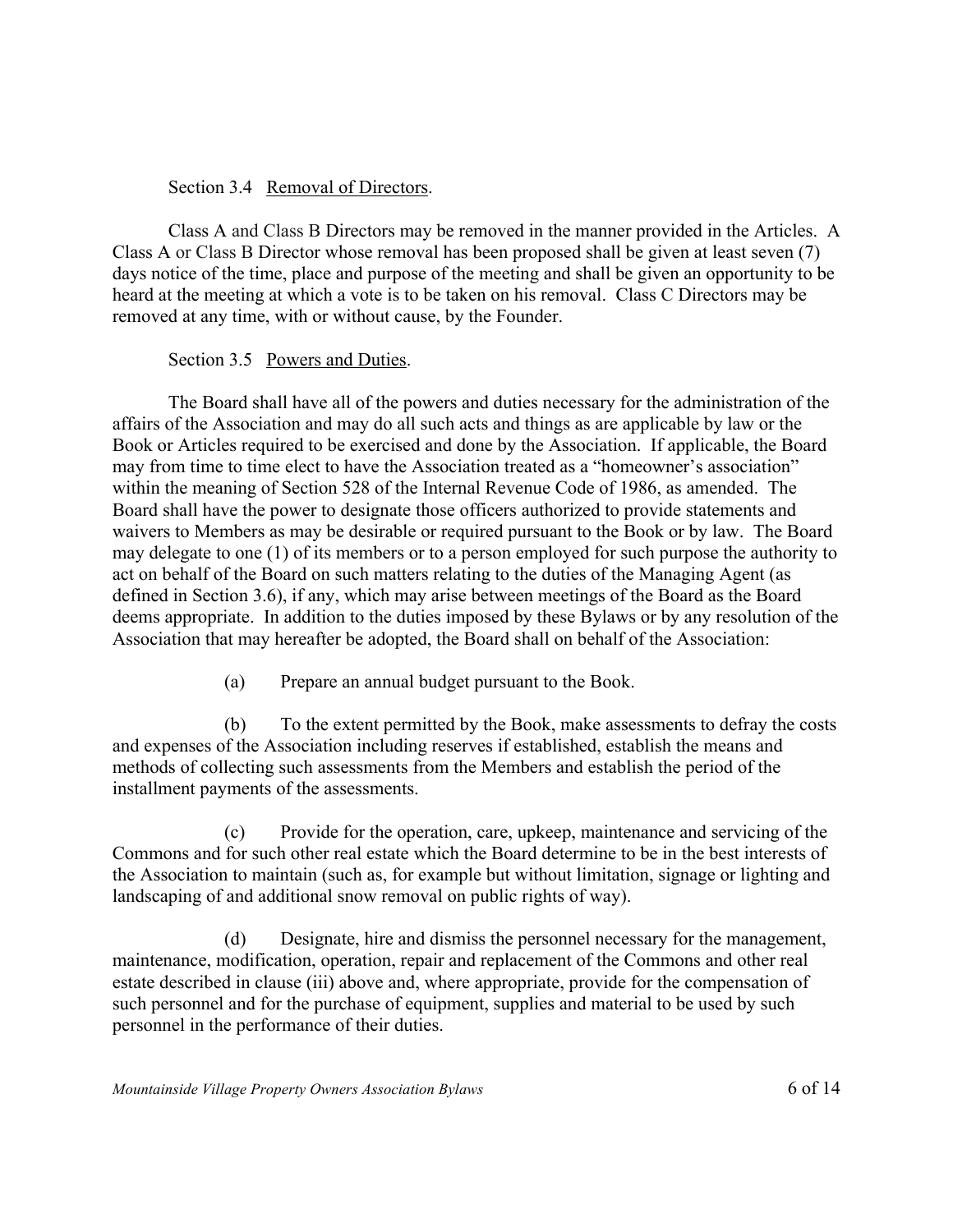(e) Use commercially reasonable efforts to collect the assessments against the Members, deposit the proceeds thereof in bank depositories designated by the Board and use the proceeds to carry out the functions and administration of the Association.

(f) Enact and amend Rules and Regulations from time to time; provided however, that no such Rules and Regulations so adopted shall be in conflict with the Book.

(g) Open bank accounts on behalf of the Book and designate the signatories thereon.

(h) Make, or contract for the making of, repairs, additions, modifications and improvements to or alterations of the Commons.

(i) When determined by the Board to be prudent, use commercially reasonable efforts to enforce by legal means the provisions of the Book and the Rules and Regulations promulgated pursuant thereto. Without limiting the generality of the foregoing, the Board may suspend a Member's rights to use facilities (other than access to a Parcel) and services provided directly through the Association and assess charges against any Member for any violation of the Project Documents or Rules and Regulations.

(j) Obtain and carry insurance as provided in the Book and these Bylaws, the cost of which shall be covered by assessments.

(k) Pay the cost of all authorized services rendered to the Book and not billed to Members or otherwise provided for.

(l) Keep books with detailed accounts of the receipts and expenditures affecting the Association and the administration of the Commons, specifying the expenses of maintenance and repair of the Commons and any other expenses incurred. All books and records shall be kept in an accurate and organized manner.

(m) Subject to the Book, acquire, hold and dispose of the Commons and other real estate.

(n) Do such other things and acts not inconsistent with the Book that the Board may be permitted to do under applicable law.

(o) Grant permits, licenses and easements under, through and over the Commons for drainage, utilities, roads and access and other purposes which are reasonably necessary to the ongoing development and operation of Mountainside Village and other real estate.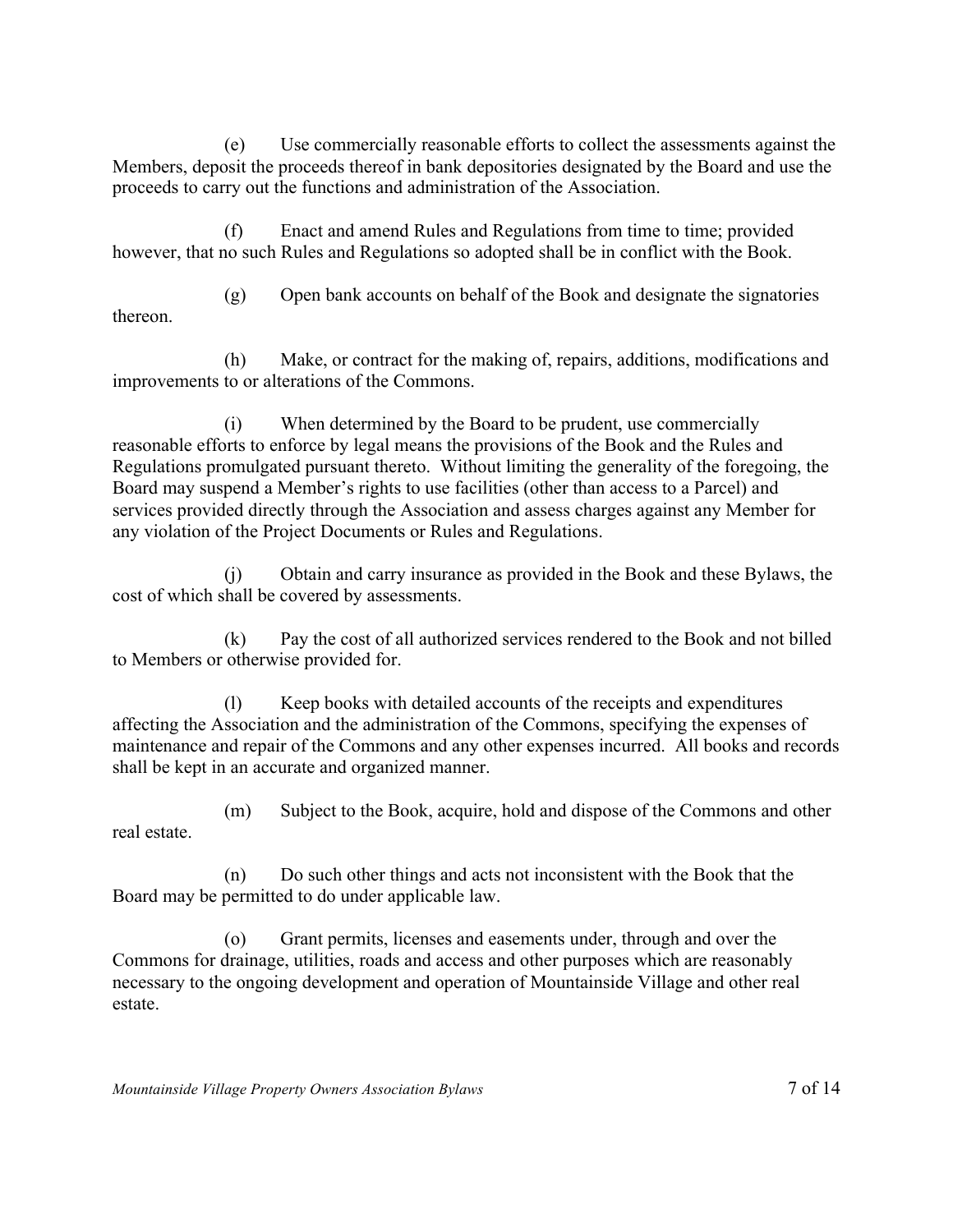(p) When and if it is authorized to do so as set forth in the Community Operating Agreement appoint members of the Mountainside Village Design Review Committee; and when and if it is authorized to do so under the Book, employ Chancellor(s).

- (q) Enter into shared use and/or maintenance agreements.
- (r) Establish such committees with such powers and authority (consistent with the Book) as it shall from time to time deem appropriate.
- (s) Make charitable contributions.

Section 3.6 Managing Agent.

(a) Employment of Management Agent. The Board may employ for the Association a "Managing Agent" with compensation to be established by the Board. Any agreement with a Managing Agent shall be for a term not exceeding five (5) years (exclusive of renewals with the consent of the Association and the Managing Agent at the time of expiration of the existing term) and shall by its terms provide that it is terminable for cause (default) if not cured within thirty (30) days.

(b) Duties. The Managing Agent shall perform such duties and services as the Board or the Book shall authorize, which may include but are not limited to the duties listed in clauses (a), (c), (d), (e), (h), (i), (j), (k), (l) and (n) of Section 3.5 of these Bylaws. The Board may delegate to the Managing Agent all of the powers granted to the Board by these Bylaws other than the powers set forth in clauses (b), (f), (g), (m), (o), (p), (q), (r) and (s) of Section 3.5 of these Bylaws.

(c) Standards. The Board may impose appropriate standards of performance upon the Managing Agent.

Section 3.7 Vacancies.

Vacancies in the Board shall be filled in the manner specified by the Articles.

Section 3.8 Organizational Meeting.

The first meeting of the Board following the annual meeting of the Association shall be held within thirty (30) days thereafter at such time and place as shall be fixed by the Association at the meeting at which such Board shall have been elected, and no notice shall be necessary to the newly elected members of the Board in order to legally constitute such meeting, provided a quorum of the Board shall be present.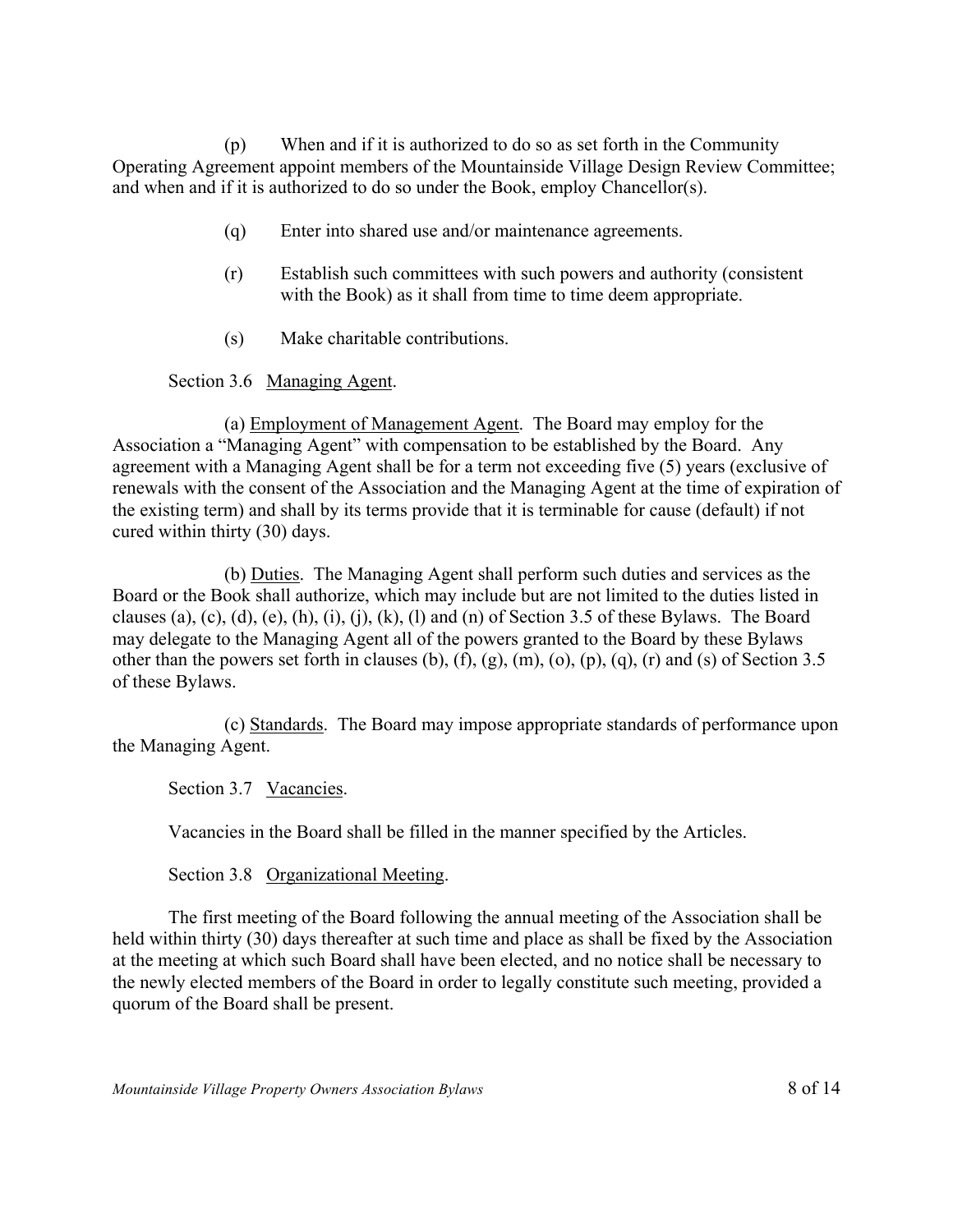### Section 3.9 Regular Meetings.

Regular meetings of the Board may be held at such time and in such place and manner as shall be determined from time to time by a majority of the directors. Notice of regular meetings of the Board shall be given to each director, by mail or telegraph or facsimile, at least three (3) business days before the day named for such meeting.

# Section 3.10 Special Meetings.

Special meetings of the Board may be called by the Founder (during the period when the Founder may appoint Class C Directors) or by the President on three (3) business days notice to each director, given by mail or telegraph or facsimile, which notice shall state the time, place and purpose of the meeting. The President or Secretary shall call special meetings of the Board in like manner and with like notice on the written request of at least a majority of the directors.

## Section 3.11 Waiver of Notice.

Any director may at any time, in writing signed by such director, waive notice of any meeting of the Board; and such waiver shall be deemed equivalent to the giving of such notice. Except in the circumstances described in Section 30-3-77 of the Idaho Code, attendance by a director at any meeting of the Board shall constitute a waiver of notice by him of the time, place and purpose of such meeting. If all directors are present at any meeting of the Board, no notice shall be required and any business may be transacted at such meeting.

# Section 3.12 Quorum of Board of Directors.

At all meetings of the Board, at least one-half (1/2) of the directors in office immediately prior to the beginning of the meeting shall constitute a quorum for the transaction of business; and the vote of a majority of the directors present at a meeting at which a quorum is present shall constitute the decision of the Board. If at any meeting of the Board there shall be less than a quorum present, those present may adjourn the meeting from time to time. At any such adjourned meeting at which a quorum is present any business, which might have been transacted at the meeting originally called, may be transacted without further notice.

### Section 3.13 Compensation.

The Book shall govern compensation of directors.

Section 3.14 Conduct of Meetings.

The President shall preside over all meetings of the Board; and the Secretary shall keep a minute book of the Board, recording therein all resolutions adopted by the Board, and a record of all transactions and proceedings occurring at such meetings.

*Mountainside Village Property Owners Association Bylaws* 9 of 14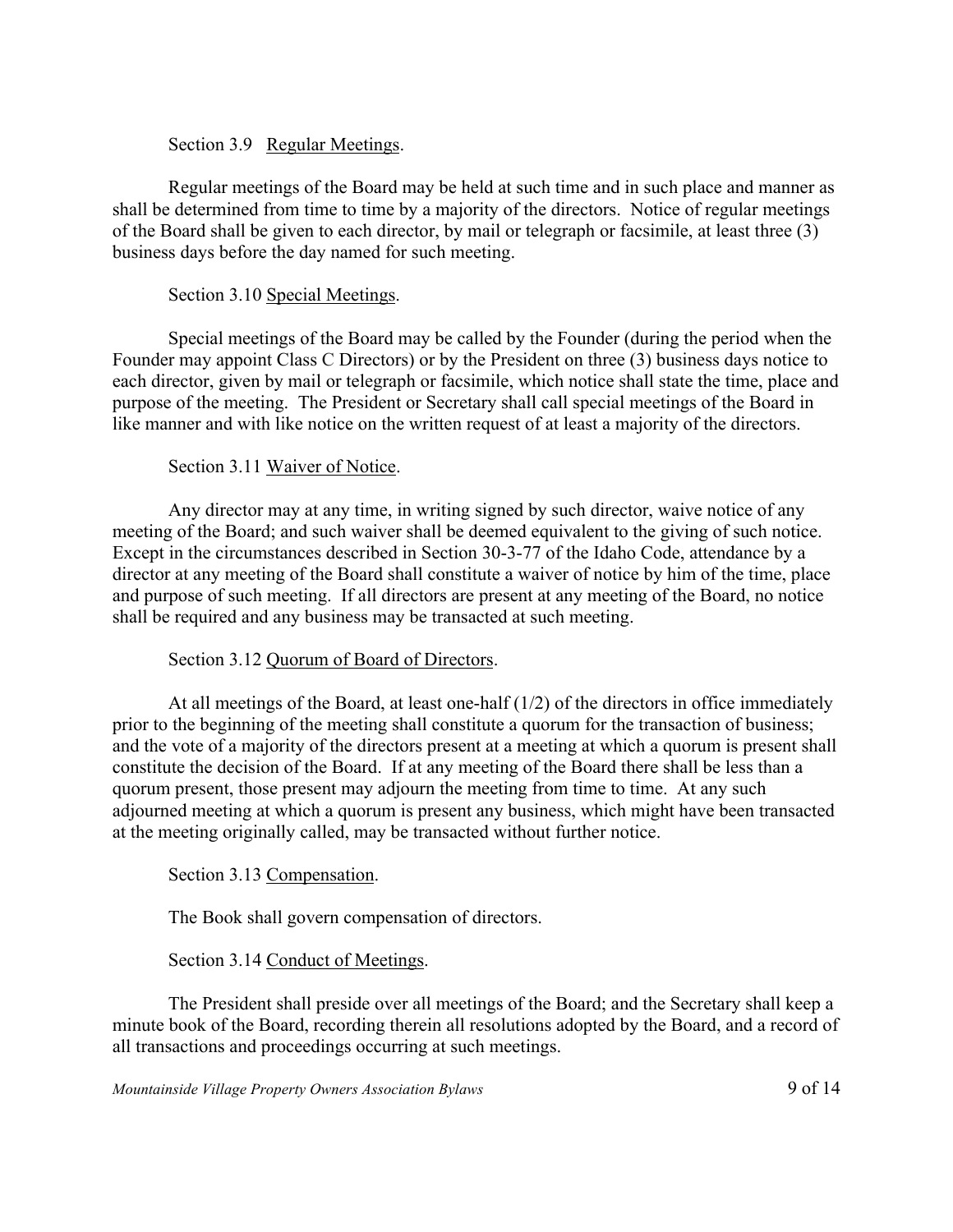## Section 3.15 Action Without Meeting.

Any action by the Board required or permitted to be taken at any meeting may be taken without a meeting if all of the members of the Board shall individually or collectively consent in writing to such action. Any such written consent shall be filed with the minutes of the proceedings of the Board.

### Section 3.16 Committees and Subassociations.

The Board, as it deems necessary, shall have the authority to create committees and subassociations to address specific issues and needs of the Association or Mountainside Village.

## **ARTICLE IV OFFICERS**

Section 4.1 Designation.

The principal officers of the Association shall be the President, one (1) or more Vice Presidents, the Secretary and the Treasurer, all of whom shall be elected by the Board. The Board may appoint an assistant treasurer, an assistant secretary and such other officers as in its judgment may be necessary. The President shall be a member of the Board. Any other officers may, but need not, be members of the Board.

Section 4.2 Election of Officers.

The officers of the Association shall be elected annually by the Board and shall hold office at the pleasure of the Board.

Section 4.3 Removal of Officers.

Upon the affirmative vote of a majority of the Board, any officer may be removed, either with or without cause, and a successor may be elected at any regular meeting of the Board or at any special meeting of the Board called for such purpose.

Section 4.4 President

In addition to the duties described in the Book, the President shall be the chief executive officer of the Association, preside at meetings of the Association and of the Board and have all of the general powers and duties which are incident to the office of president of a corporation organized under the Idaho Nonprofit Corporation Act, as amended from time to time.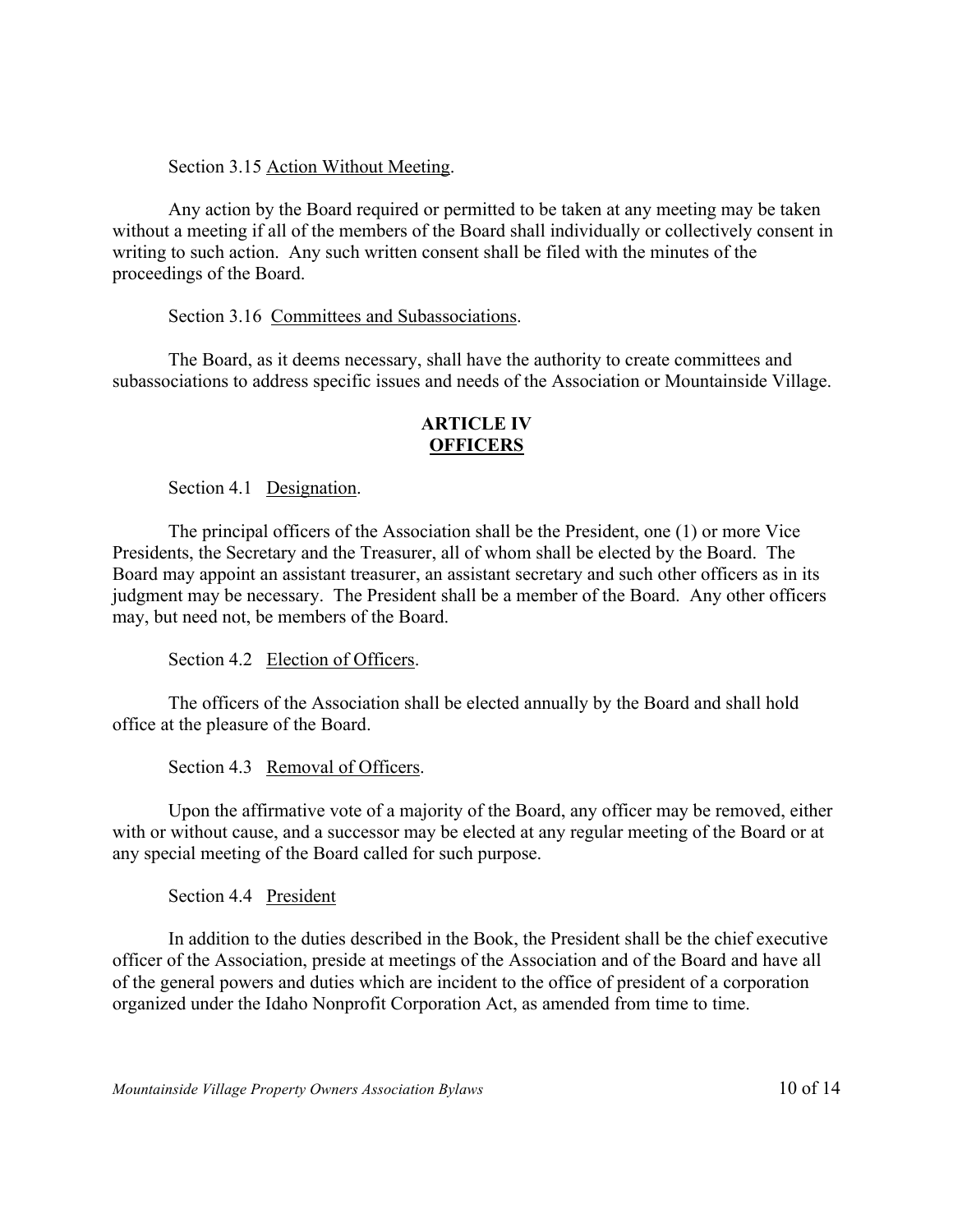#### Section 4.5 Vice President.

In addition to the duties described in the Book, a Vice President shall take the place of the President and perform the duties of the President whenever the President shall be absent or unable to act. If neither the President nor a Vice President is able to act, the Board shall appoint some other member of the Board to act in the place of the President on an interim basis. A Vice President shall also perform such other duties as shall from time to time be imposed upon him by the Board or by the President and, except as hereafter provided, shall have all of the general powers and duties which are incident to the office of Vice President of a corporation organized under the Idaho Nonprofit Corporation Act, as amended from time-to-time. If there is more than one (1) Vice President, the Board shall determine which Vice President shall act.

#### Section 4.6 Secretary.

In addition to the duties described in the Book, the Secretary shall keep the minutes of all meetings of the Association and of the Board; have charge of such books and papers as the Board may direct; maintain a register setting forth the place to which all notices to Members and Mortgagees requesting notices shall be delivered; upon request by a conveying Owner, deliver statements of all unpaid assessments applicable to the Parcel to be conveyed; execute notices of delinquent assessment(s); execute notices of and releases of any lien for delinquent assessments; and perform the duties described elsewhere in these Bylaws and, in general, perform all of the duties incident to the office of secretary of a corporation organized under the Idaho Nonprofit Corporation Act, as amended from time to time.

### Section 4.7 Treasurer.

In addition to the duties described in the Book, the Treasurer shall be responsible for managing the Association's funds and securities; keeping full and accurate financial records and books of account showing all receipts and disbursements; preparing all required financial data; depositing of all monies and other valuables in the name of the Association in such depositories as may from time to time be designated by the Board; and, in general, performing all the duties incident to the office of treasurer of a corporation organized under the Idaho Nonprofit Corporation Act, as amended from time to time.

### Section 4.8 Chancellor(s).

(a) The Chancellor(s) shall not be deemed an officer of the Association. The Board determines whether to create the position of Chancellor and the number of Chancellors. If the position is created, the Members elect Chancellors unless the Board decides to make the Chancellor a paid professional position, in which case the Board will select a mediator, attorney or other professional for each available Chancellor position. However, if there are insufficient numbers of candidates for Chancellor, the Board may select the remaining Chancellors.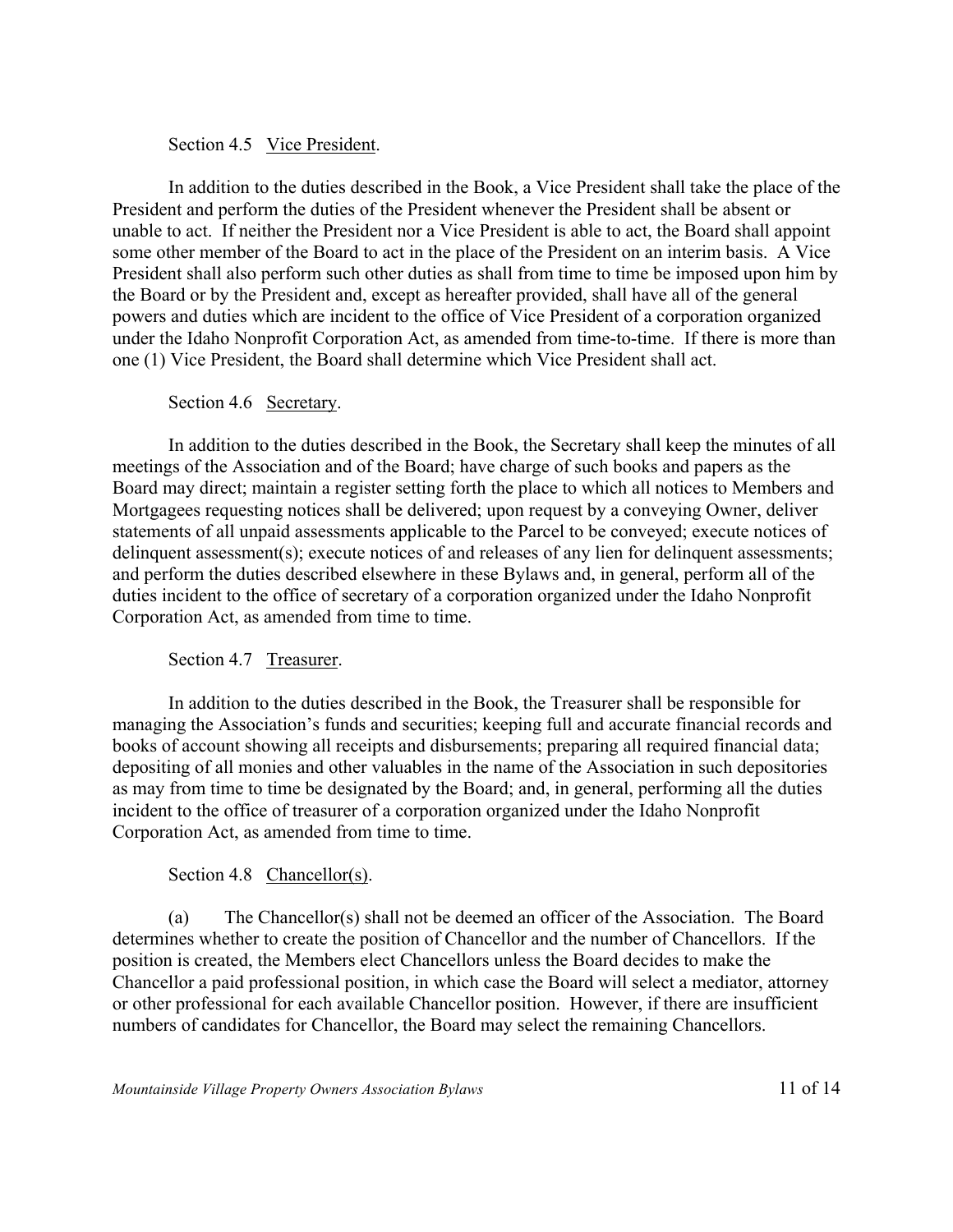(b) The Chancellor(s) do not take part in operational decisions of the Association. The Chancellor(s) may mediate disputes among Members or their tenants related to the requirements of the Book, the Mountainside Village Design Code or any Rules or Regulations adopted by the Board, giving neighbors a forum to work out differences and find solutions.

(c) At any regular or special duly called meeting of the Association where the meeting's stated purpose, or one of the purposes, is the removal of an elected Chancellor, the Chancellor may be removed with or without cause, by a majority of the votes entitled to be cast by the Members.

## **ARTICLE V OPERATION OF THE PROPERTY**

Section 5.1 Collection of Assessments.

The Association, or the Managing Agent at the request of the Board, may take action to collect any assessments including late fees, management fees, and collection fees due from any Member. Each defaulting Member shall also pay all costs of collection including, without limitation, attorneys' fees incurred in the collection of any unpaid assessment or fees, and shall also pay any expense incurred as a result of a check being returned to the Association without payment.

Section 5.2 Statement of Assessments and Access to Records.

The Secretary shall promptly provide any Member, contract purchaser or Mortgagee so requesting the same in writing with a copy of the current Book and Rules and Regulations and a written statement of the amount of the assessments levied against the Parcel and all unpaid assessments due from such Member. The Association shall make available for inspection and copying by a Member or his authorized agent or any Mortgagee, current copies of the Book and Rules and Regulations of the Association and all books, records and financial statements kept by the Association. The right of examination shall exist without reference to the duration of the membership and may be exercised during reasonable business hours or at a mutually convenient time and location and upon five (5) days written notice. The Association may impose and collect a charge, reflecting the actual cost of materials and labor, before providing copies of any documents, books and records.

# **ARTICLE VI INSURANCE**

*Mountainside Village Property Owners Association Bylaws* 12 of 14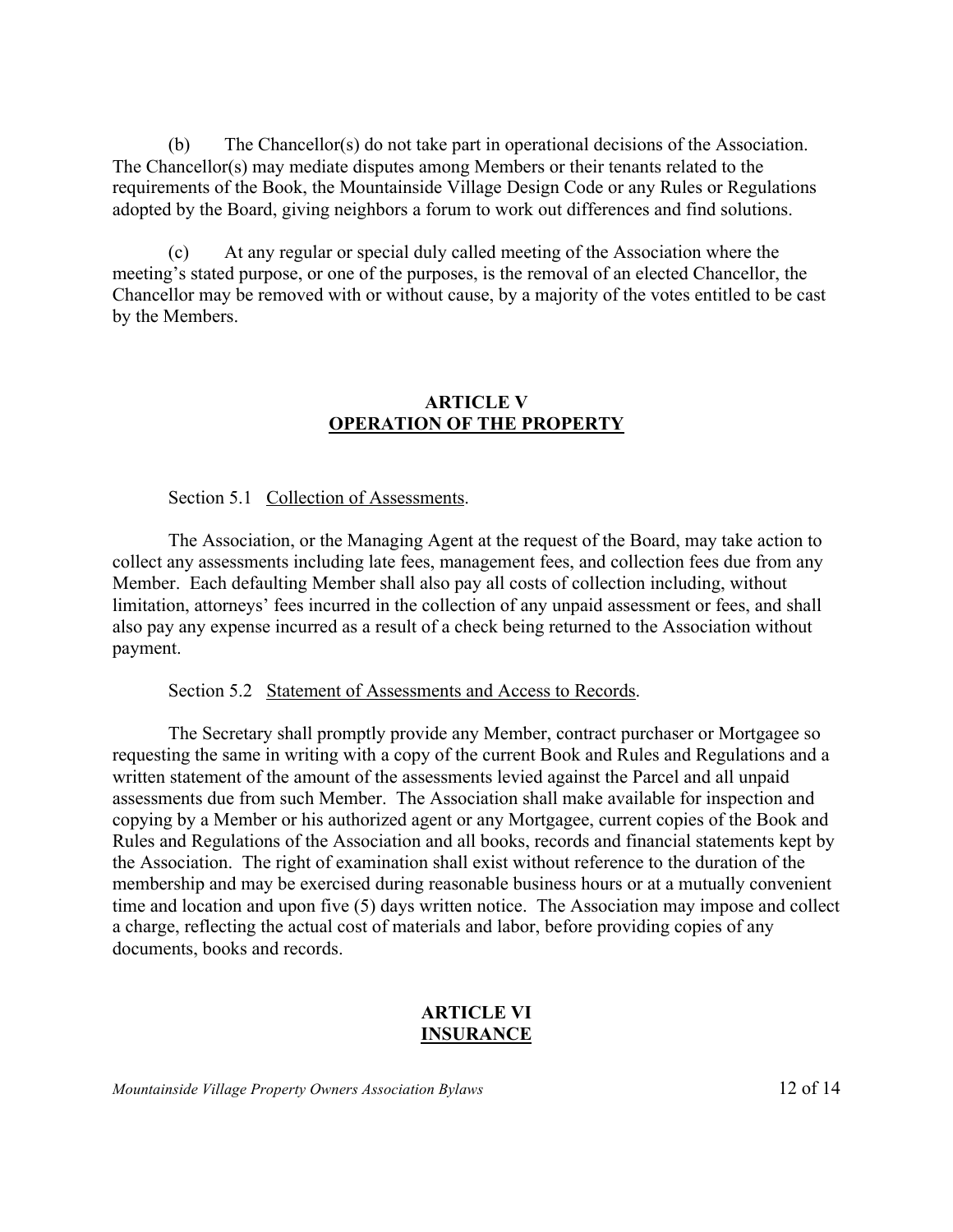Section 6.1 General Requirements.

The Association shall purchase all insurance policies relating to Commons, and the Founder shall have no obligation to purchase the same.

Section 6.2 <u>Board of Directors as Agent</u>.

The Board is hereby irrevocably appointed the agent and attorney-in-fact for each Member, each Mortgagee, other named insurers and their beneficiaries and any other holder of a lien or other interest in the real estate subject to the Book to adjust and settle all claims arising under insurance policies purchased by the Association and to execute and deliver releases upon the payment of claims and to pursue and settle all claims arising out of the taking by way of eminent domain of any of the Commons.

### **ARTICLE VII MORTGAGEE RIGHTS**

Upon request, any Mortgagee shall be entitled to receive written notice of meetings of the Association, and all Mortgagees or their designees shall be entitled to attend meetings of the Association and shall have the right to speak at such meetings. All Mortgagees shall have the right to examine the books and records of the Association.

#### **ARTICLE VIII MISCELLANEOUS**

Section 8.1 Notices.

All notices, demands, requests, statements or other communications under these Bylaws shall be in writing and, unless otherwise required or permitted by law shall be either delivered in person or sent by U.S. first class mail, postage prepaid, (i) if to a Member at the address which the Member shall designate in writing and file with the Secretary and at the address of the Parcel of such Member or (ii) if to the Association, at 541 Village Way, Victor, ID 83455, or to such other address as shall be designated either by notice in writing to the Members pursuant to this Section or by recorded Supplemental Declaration executed only by the Founder and the Association, or (iii) if to a Mortgagee, to the address provided by the Member or to such other address as the Mortgagee may specify by written notice to the Association. Notices may also be hand delivered to the Member. All such notices, demands, requests, statements or other communications shall be deemed to have been given upon the earlier of (i) delivery at the appropriate address above, whether in person, by express courier or by mail, or (ii) three (3)

*Mountainside Village Property Owners Association Bylaws* 13 of 14